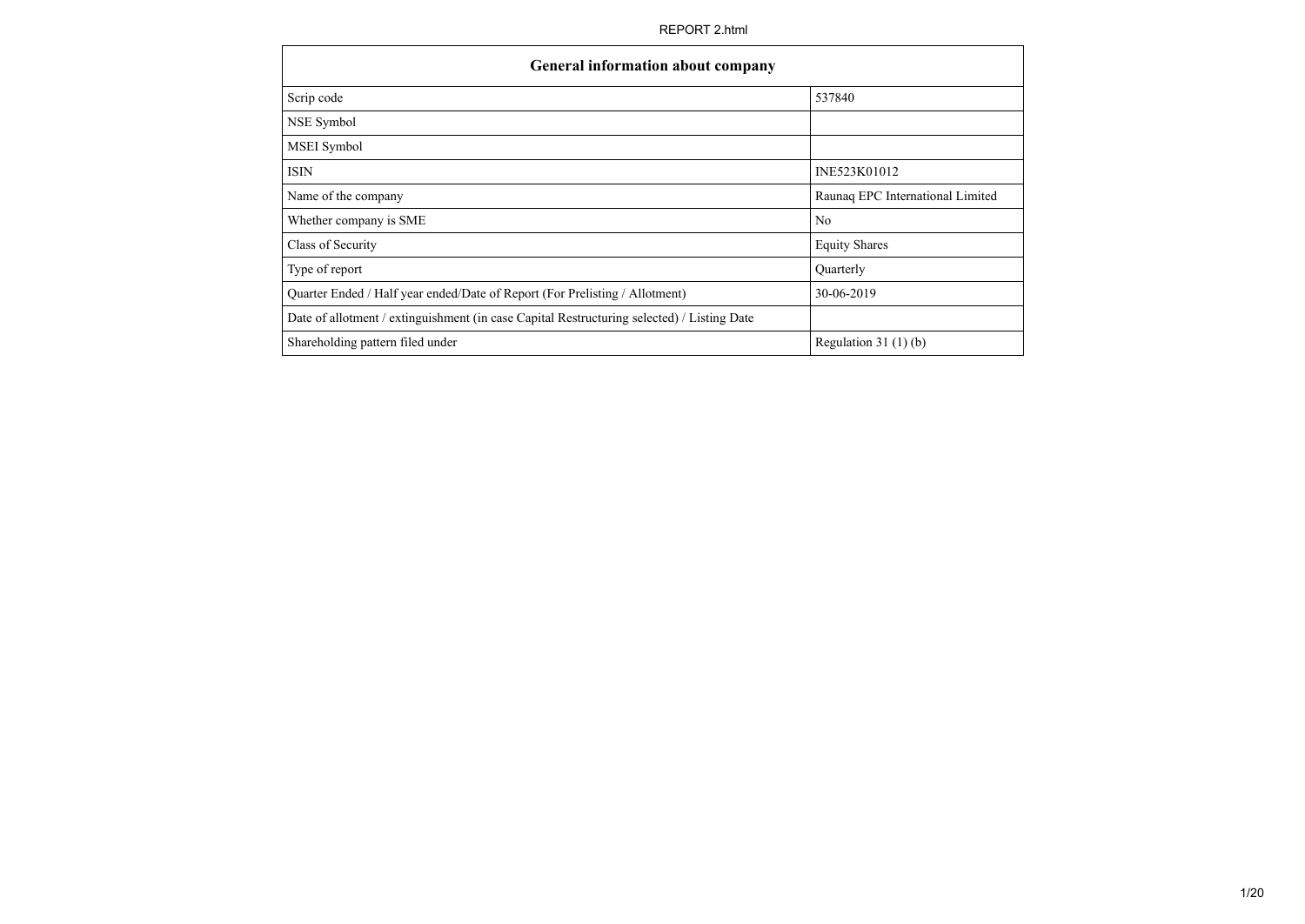|                | <b>Declaration</b>                                                                        |                |                                |                       |                             |
|----------------|-------------------------------------------------------------------------------------------|----------------|--------------------------------|-----------------------|-----------------------------|
| Sr.<br>No.     | Particular                                                                                | Yes/No         | Promoter and<br>Promoter Group | Public<br>shareholder | Non Promoter-<br>Non Public |
| 1              | Whether the Listed Entity has issued any partly paid up shares?                           | No.            | N <sub>0</sub>                 | N <sub>0</sub>        | No                          |
| $\overline{2}$ | Whether the Listed Entity has issued any Convertible Securities<br>$\gamma$               | N <sub>o</sub> | N <sub>0</sub>                 | N <sub>0</sub>        | N <sub>0</sub>              |
| 3              | Whether the Listed Entity has issued any Warrants?                                        | No             | N <sub>o</sub>                 | No                    | No                          |
| $\overline{4}$ | Whether the Listed Entity has any shares against which<br>depository receipts are issued? | N <sub>0</sub> | N <sub>0</sub>                 | N <sub>0</sub>        | N <sub>0</sub>              |
| 5              | Whether the Listed Entity has any shares in locked-in?                                    | No             | N <sub>o</sub>                 | No                    | No                          |
| 6              | Whether any shares held by promoters are pledge or otherwise<br>encumbered?               | No             | N <sub>0</sub>                 |                       |                             |
| $\tau$         | Whether company has equity shares with differential voting<br>rights?                     | N <sub>0</sub> | N <sub>0</sub>                 | N <sub>0</sub>        | N <sub>0</sub>              |
| 8              | Whether the listed entity has any significant beneficial owner?                           | Yes            |                                |                       |                             |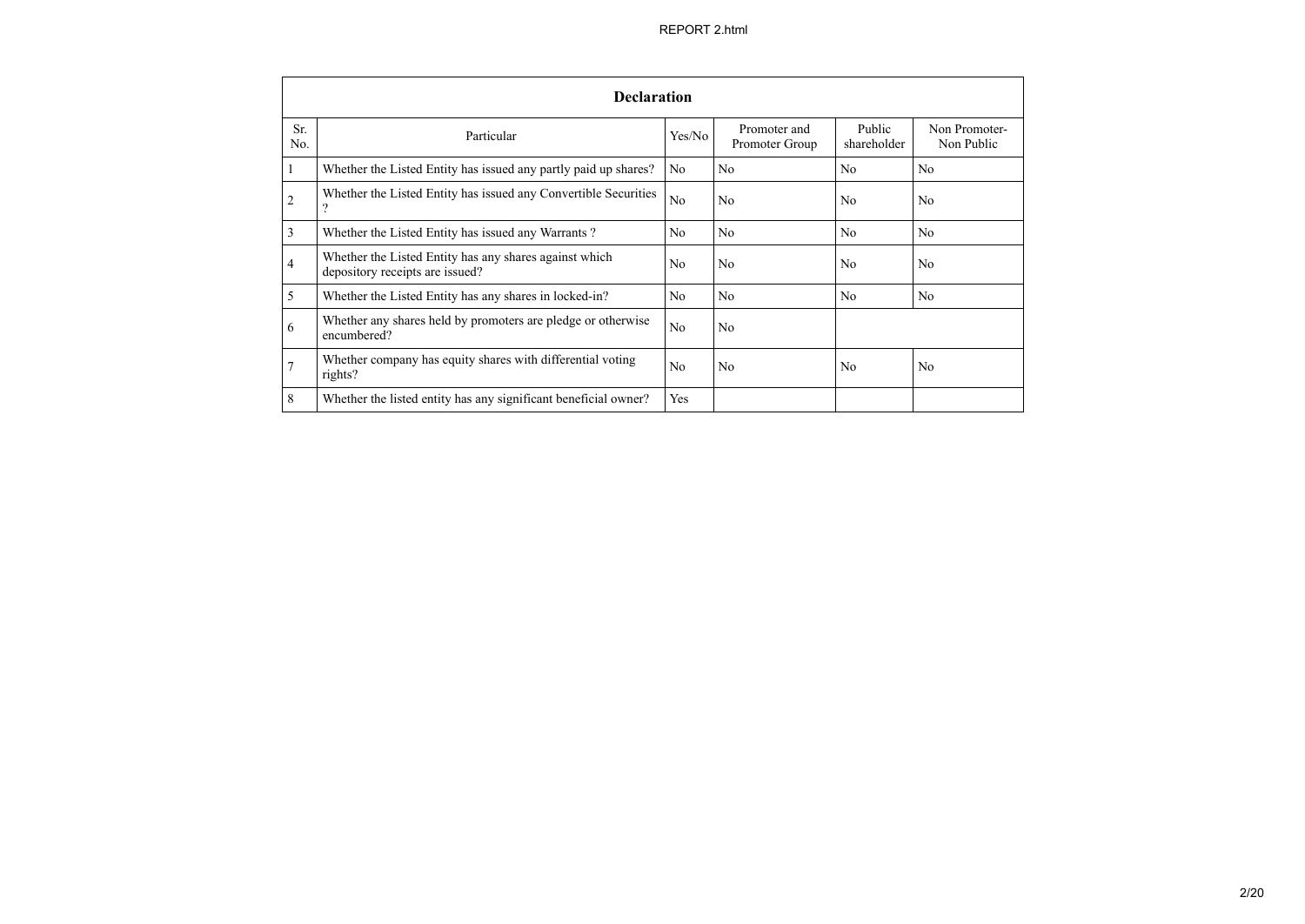|                 | Table I - Summary Statement holding of specified securities |                |                      |                   |                                        |                                          |                                        |                          |               |            |                                      |  |
|-----------------|-------------------------------------------------------------|----------------|----------------------|-------------------|----------------------------------------|------------------------------------------|----------------------------------------|--------------------------|---------------|------------|--------------------------------------|--|
|                 | Category                                                    | Nos. Of        | No. of<br>fully paid | No. Of<br>Partly  | No. Of<br>shares                       | Total nos.<br>shares                     | Shareholding as a<br>% of total no. of | class of securities (IX) |               |            | Number of Voting Rights held in each |  |
| Category<br>(I) | of<br>shareholder                                           | shareholders   | up equity            | paid-up<br>equity | underlying<br>held (VII)<br>Depository | shares (calculated<br>as per SCRR, 1957) | No of Voting (XIV) Rights              |                          |               | Total as a |                                      |  |
|                 | (II)                                                        | (III)          | shares<br>held (IV)  | shares<br>held(V) | Receipts<br>(VI)                       | $= (IV) +$<br>$(V)$ + $(VI)$             | (VIII) As a % of<br>$(A+B+C2)$         | Class<br>eg: X           | Class<br>eg:y | Total      | $%$ of<br>$(A+B+C)$                  |  |
| (A)             | Promoter<br>&<br>Promoter<br>Group                          | $\overline{4}$ | 1747955              |                   |                                        | 1747955                                  | 52.28                                  | 1747955                  |               | 1747955    | 52.28                                |  |
| (B)             | Public                                                      | 2050           | 1595288              |                   |                                        | 1595288                                  | 47.72                                  | 1595288                  |               | 1595288    | 47.72                                |  |
| (C)             | Non<br>Promoter-<br>Non Public                              |                |                      |                   |                                        |                                          |                                        |                          |               |            |                                      |  |
| (C1)            | <b>Shares</b><br>underlying<br><b>DRs</b>                   |                |                      |                   |                                        |                                          |                                        |                          |               |            |                                      |  |
| (C2)            | Shares held<br>by<br>Employee<br>Trusts                     |                |                      |                   |                                        |                                          |                                        |                          |               |            |                                      |  |
|                 | Total                                                       | 2054           | 3343243              |                   |                                        | 3343243                                  | 100                                    | 3343243                  |               | 3343243    | 100                                  |  |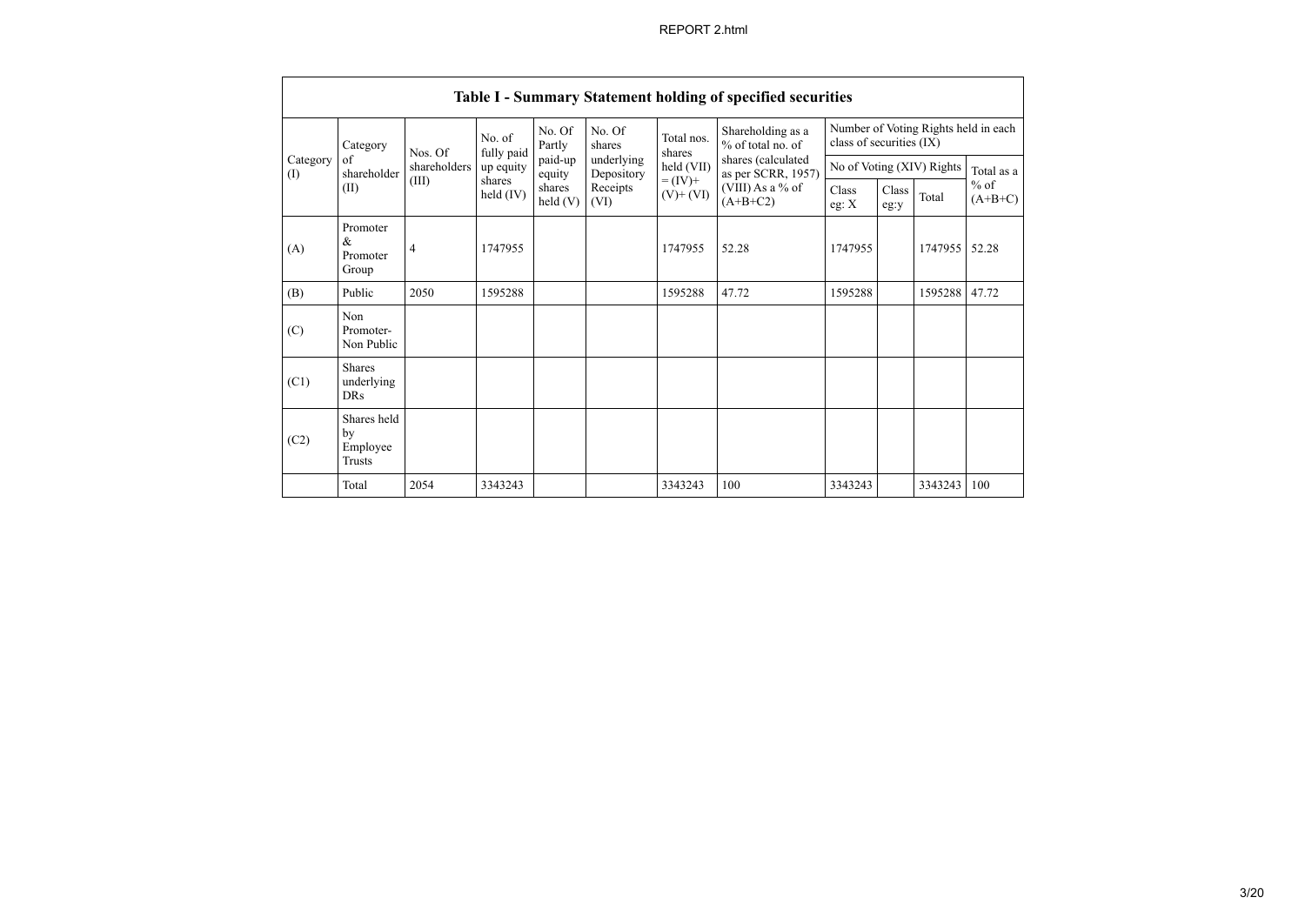|                                                   |                                                                |                                       |                                                     |                                                                                            | Table I - Summary Statement holding of specified securities                        |                                                  |            |                                                                               |                              |                                       |
|---------------------------------------------------|----------------------------------------------------------------|---------------------------------------|-----------------------------------------------------|--------------------------------------------------------------------------------------------|------------------------------------------------------------------------------------|--------------------------------------------------|------------|-------------------------------------------------------------------------------|------------------------------|---------------------------------------|
| Category<br>$\sigma$ f<br>Category<br>(I)<br>(II) |                                                                | No. Of<br><b>Shares</b><br>Underlying | No. of<br><b>Shares</b><br>Underlying               | No. Of Shares<br>Underlying<br>Outstanding<br>convertible                                  | Shareholding, as a %<br>assuming full<br>conversion of<br>convertible securities ( | Number of<br>Locked in<br>shares (XII)           |            | Number of<br><b>Shares</b><br>pledged or<br>otherwise<br>encumbered<br>(XIII) |                              | Number of<br>equity shares<br>held in |
|                                                   | Outstanding<br>shareholder<br>convertible<br>securities<br>(X) | Outstanding<br>Warrants<br>$(X_i)$    | securities and<br>No. Of<br>Warrants $(X_i)$<br>(a) | as a percentage of<br>diluted share capital)<br>$(XI) = (VII)+(X) As a %$<br>of $(A+B+C2)$ | No.<br>(a)                                                                         | As a<br>$%$ of<br>total<br>Shares<br>held<br>(b) | No.<br>(a) | As a<br>$%$ of<br>total<br><b>Shares</b><br>held<br>(b)                       | dematerialized<br>form (XIV) |                                       |
| (A)                                               | Promoter<br>$\&$<br>Promoter<br>Group                          |                                       |                                                     |                                                                                            | 52.28                                                                              |                                                  |            |                                                                               |                              | 1728020                               |
| (B)                                               | Public                                                         |                                       |                                                     |                                                                                            | 47.72                                                                              |                                                  |            |                                                                               |                              | 1363434                               |
| (C)                                               | Non<br>Promoter-<br>Non Public                                 |                                       |                                                     |                                                                                            |                                                                                    |                                                  |            |                                                                               |                              |                                       |
| (C1)                                              | <b>Shares</b><br>underlying<br><b>DRs</b>                      |                                       |                                                     |                                                                                            |                                                                                    |                                                  |            |                                                                               |                              |                                       |
| (C2)                                              | Shares held<br>by<br>Employee<br><b>Trusts</b>                 |                                       |                                                     |                                                                                            |                                                                                    |                                                  |            |                                                                               |                              |                                       |
|                                                   | Total                                                          |                                       |                                                     |                                                                                            | 100                                                                                |                                                  |            |                                                                               |                              | 3091454                               |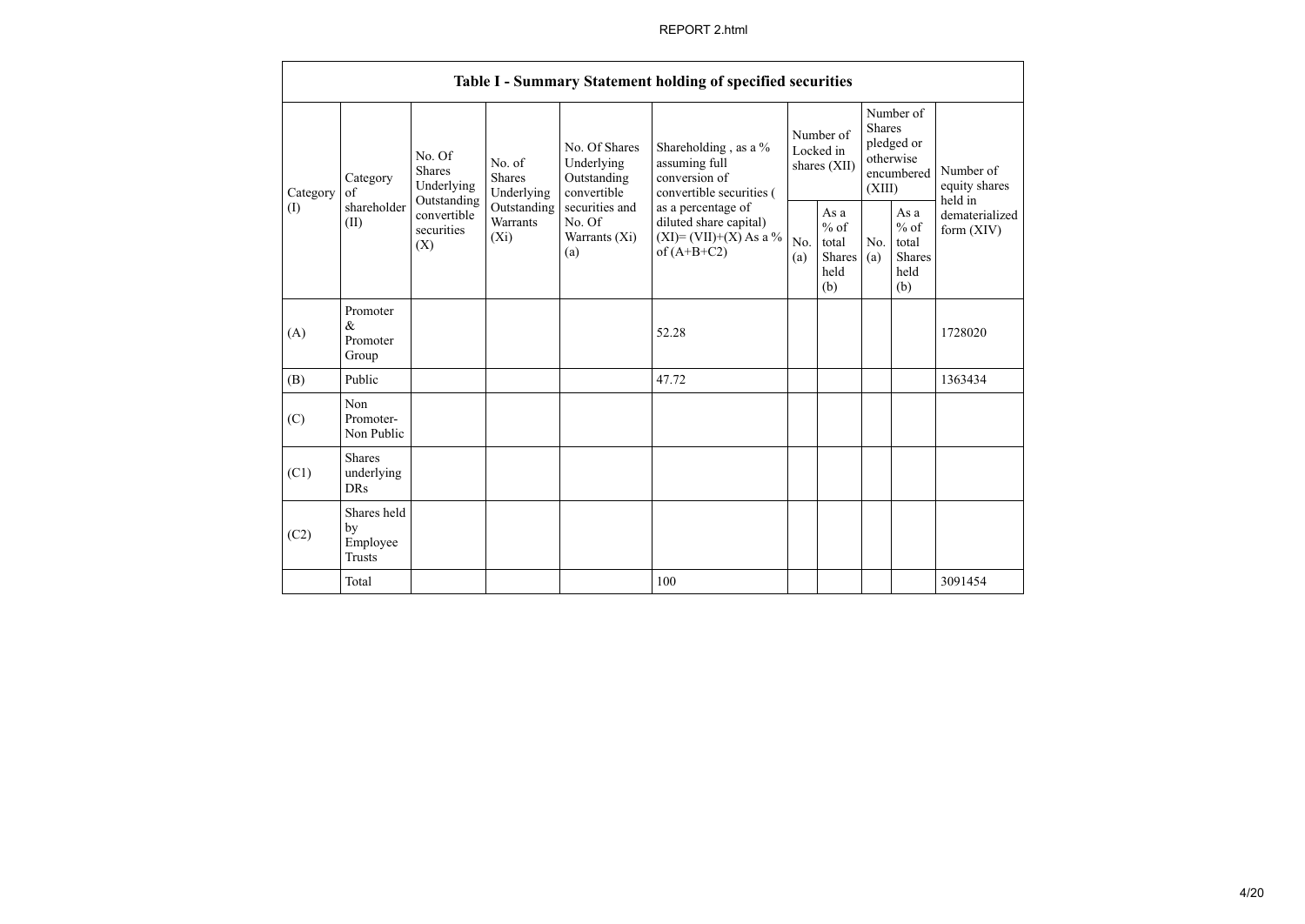|                                                                                             |                                                                                                         |                         | No. of                     | No. Of<br>Partly      | No. Of                             | Total<br>nos.               | Shareholding<br>as a % of total              |                |               | Number of Voting Rights held in<br>each class of securities (IX) |                                                    |
|---------------------------------------------------------------------------------------------|---------------------------------------------------------------------------------------------------------|-------------------------|----------------------------|-----------------------|------------------------------------|-----------------------------|----------------------------------------------|----------------|---------------|------------------------------------------------------------------|----------------------------------------------------|
| Sr.                                                                                         | Category & Name<br>of the Shareholders                                                                  | Nos. Of<br>shareholders | fully<br>paid up<br>equity | paid-<br>up<br>equity | shares<br>underlying<br>Depository | shares<br>held<br>$(VII) =$ | no. of shares<br>(calculated as<br>per SCRR, |                |               | No of Voting (XIV) Rights                                        | Total<br>as a %<br>of<br>Total<br>Voting<br>rights |
|                                                                                             | (I)                                                                                                     | (III)                   | shares<br>held<br>(IV)     | shares<br>held<br>(V) | Receipts<br>(VI)                   | $(IV)$ +<br>$(V)$ +<br>(VI) | 1957) (VIII) As<br>a % of<br>$(A+B+C2)$      | Class<br>eg: X | Class<br>eg:y | Total                                                            |                                                    |
| A                                                                                           | Table II - Statement showing shareholding pattern of the Promoter and Promoter Group                    |                         |                            |                       |                                    |                             |                                              |                |               |                                                                  |                                                    |
| (1)                                                                                         | Indian                                                                                                  |                         |                            |                       |                                    |                             |                                              |                |               |                                                                  |                                                    |
| (a)                                                                                         | Individuals/Hindu<br>undivided Family                                                                   | $\overline{2}$          | 1486630                    |                       |                                    | 1486630                     | 44.47                                        | 1486630        |               | 1486630                                                          | 44.47                                              |
| (d)                                                                                         | Any Other<br>(specify)                                                                                  | $\overline{c}$          | 261325                     |                       |                                    | 261325                      | 7.82                                         | 261325         |               | 261325                                                           | 7.82                                               |
| Sub-Total (A)<br>(1)                                                                        |                                                                                                         | $\overline{4}$          | 1747955                    |                       |                                    | 1747955                     | 52.28                                        | 1747955        |               | 1747955                                                          | 52.28                                              |
| (2)                                                                                         | Foreign                                                                                                 |                         |                            |                       |                                    |                             |                                              |                |               |                                                                  |                                                    |
| Total<br>Shareholding<br>of Promoter<br>and Promoter<br>Group $(A)=$<br>$(A)(1)+(A)$<br>(2) |                                                                                                         | 4                       | 1747955                    |                       |                                    | 1747955                     | 52.28                                        | 1747955        |               | 1747955                                                          | 52.28                                              |
| $\mathbf B$                                                                                 | Table III - Statement showing shareholding pattern of the Public shareholder                            |                         |                            |                       |                                    |                             |                                              |                |               |                                                                  |                                                    |
| (1)                                                                                         | Institutions                                                                                            |                         |                            |                       |                                    |                             |                                              |                |               |                                                                  |                                                    |
| (f)                                                                                         | Financial<br><b>Institutions/Banks</b>                                                                  | $\mathbf{1}$            | 217                        |                       |                                    | 217                         | 0.01                                         | 217            |               | 217                                                              | 0.01                                               |
| Sub-Total (B)<br>(1)                                                                        |                                                                                                         | $\mathbf{1}$            | 217                        |                       |                                    | 217                         | 0.01                                         | 217            |               | 217                                                              | 0.01                                               |
| (3)                                                                                         | Non-institutions                                                                                        |                         |                            |                       |                                    |                             |                                              |                |               |                                                                  |                                                    |
| (a(i))                                                                                      | Individuals -<br>i.Individual<br>shareholders<br>holding nominal<br>share capital up to<br>Rs. 2 lakhs. | 1926                    | 699971                     |                       |                                    | 699971                      | 20.94                                        | 699971         |               | 699971                                                           | 20.94                                              |
| (a(ii))                                                                                     | Individuals - ii.<br>Individual<br>shareholders<br>holding nominal<br>share capital in                  | 8                       | 482202                     |                       |                                    | 482202                      | 14.42                                        | 482202         |               | 482202                                                           | 14.42                                              |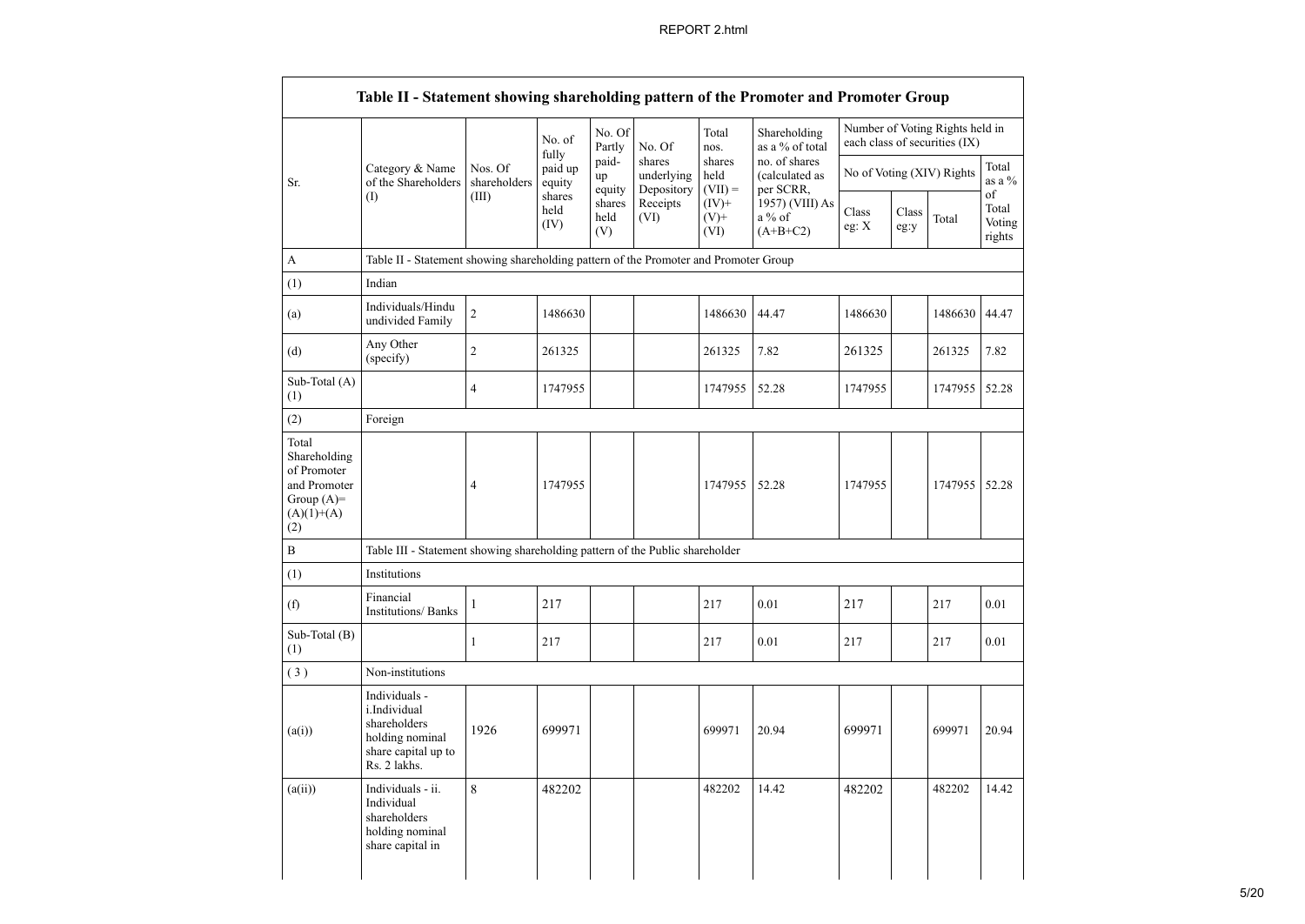|                                                                         | excess of Rs. 2<br>lakhs.                                                                     |      |         |  |         |       |         |         |       |
|-------------------------------------------------------------------------|-----------------------------------------------------------------------------------------------|------|---------|--|---------|-------|---------|---------|-------|
| (b)                                                                     | NBFCs registered<br>with RBI                                                                  |      | 2227    |  | 2227    | 0.07  | 2227    | 2227    | 0.07  |
| (e)                                                                     | Any Other<br>(specify)                                                                        | 114  | 410671  |  | 410671  | 12.28 | 410671  | 410671  | 12.28 |
| Sub-Total $(B)$<br>(3)                                                  |                                                                                               | 2049 | 1595071 |  | 1595071 | 47.71 | 1595071 | 1595071 | 47.71 |
| <b>Total Public</b><br>Shareholding<br>$(B)=(B)(1)+$<br>$(B)(2)+(B)(3)$ |                                                                                               | 2050 | 1595288 |  | 1595288 | 47.72 | 1595288 | 1595288 | 47.72 |
| $\mathcal{C}$                                                           | Table IV - Statement showing shareholding pattern of the Non Promoter- Non Public shareholder |      |         |  |         |       |         |         |       |
| Total (<br>$A+B+C2$ )                                                   |                                                                                               | 2054 | 3343243 |  | 3343243 | 100   | 3343243 | 3343243 | 100   |
| Total<br>$(A+B+C)$                                                      |                                                                                               | 2054 | 3343243 |  | 3343243 | 100   | 3343243 | 3343243 | 100   |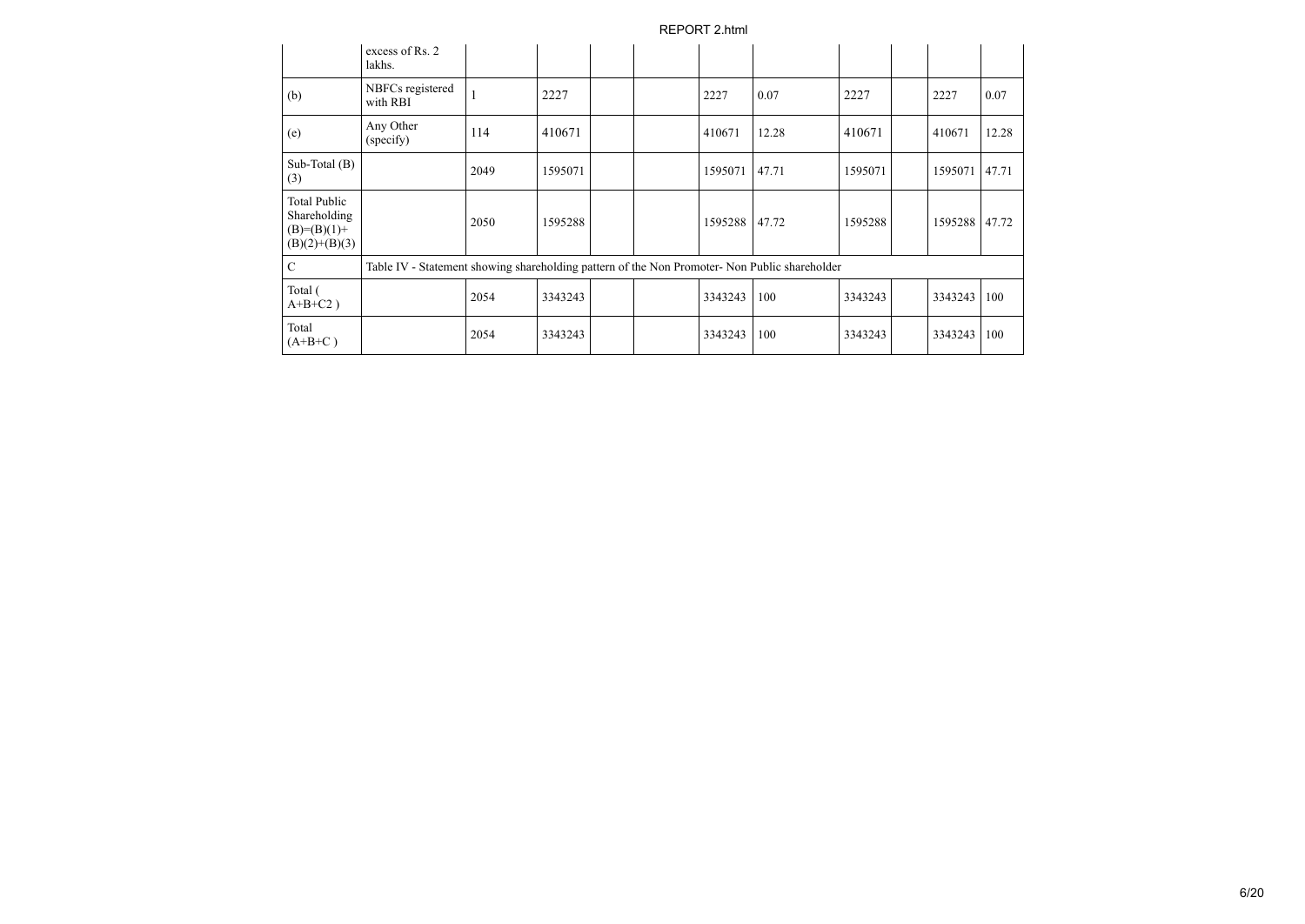|                                                                                         |                                                                                       |                                                 |                                                                                    | Table II - Statement showing shareholding pattern of the Promoter and Promoter Group |                                                         |                                                                                |                                                                     |                                       |                                       |
|-----------------------------------------------------------------------------------------|---------------------------------------------------------------------------------------|-------------------------------------------------|------------------------------------------------------------------------------------|--------------------------------------------------------------------------------------|---------------------------------------------------------|--------------------------------------------------------------------------------|---------------------------------------------------------------------|---------------------------------------|---------------------------------------|
| Sr.                                                                                     | No. Of<br><b>Shares</b><br>Underlying                                                 | No. of<br><b>Shares</b><br>Underlying           | No. Of Shares<br>Underlying<br>Outstanding<br>convertible                          | Shareholding, as a %<br>assuming full conversion of<br>convertible securities (as a  |                                                         | <b>Shares</b><br>Number of<br>Locked in<br>otherwise<br>shares (XII)<br>(XIII) |                                                                     | Number of<br>pledged or<br>encumbered | Number of<br>equity shares<br>held in |
|                                                                                         | Outstanding<br>Outstanding<br>convertible<br>Warrants<br>securities<br>$(X_i)$<br>(X) | securities and<br>No. Of Warrants<br>$(X_i)(a)$ | percentage of diluted share<br>capital) $(XI) = (VII)+(X) As$<br>a % of $(A+B+C2)$ |                                                                                      | As a<br>$%$ of<br>total<br><b>Shares</b><br>held<br>(b) | No.<br>(a)                                                                     | As $\mathbf{a}$<br>$\%$ of<br>total<br><b>Shares</b><br>held<br>(b) | dematerialized<br>form (XIV)          |                                       |
| A                                                                                       |                                                                                       |                                                 |                                                                                    | Table II - Statement showing shareholding pattern of the Promoter and Promoter Group |                                                         |                                                                                |                                                                     |                                       |                                       |
| (1)                                                                                     | Indian                                                                                |                                                 |                                                                                    |                                                                                      |                                                         |                                                                                |                                                                     |                                       |                                       |
| (a)                                                                                     |                                                                                       |                                                 |                                                                                    | 44.47                                                                                |                                                         |                                                                                |                                                                     |                                       | 1466695                               |
| (d)                                                                                     |                                                                                       |                                                 |                                                                                    | 7.82                                                                                 |                                                         |                                                                                |                                                                     |                                       | 261325                                |
| Sub-Total (A)<br>(1)                                                                    |                                                                                       |                                                 |                                                                                    | 52.28                                                                                |                                                         |                                                                                |                                                                     |                                       | 1728020                               |
| (2)                                                                                     | Foreign                                                                               |                                                 |                                                                                    |                                                                                      |                                                         |                                                                                |                                                                     |                                       |                                       |
| Total<br>Shareholding<br>of Promoter<br>and Promoter<br>Group $(A)=$<br>$(A)(1)+(A)(2)$ |                                                                                       |                                                 |                                                                                    | 52.28                                                                                |                                                         |                                                                                |                                                                     |                                       | 1728020                               |
| B                                                                                       |                                                                                       |                                                 |                                                                                    | Table III - Statement showing shareholding pattern of the Public shareholder         |                                                         |                                                                                |                                                                     |                                       |                                       |
| (1)                                                                                     | Institutions                                                                          |                                                 |                                                                                    |                                                                                      |                                                         |                                                                                |                                                                     |                                       |                                       |
| (f)                                                                                     |                                                                                       |                                                 |                                                                                    | 0.01                                                                                 |                                                         |                                                                                |                                                                     |                                       | $\boldsymbol{0}$                      |
| Sub-Total (B)<br>(1)                                                                    |                                                                                       |                                                 |                                                                                    | 0.01                                                                                 |                                                         |                                                                                |                                                                     |                                       | $\mathbf{0}$                          |
| (3)                                                                                     | Non-institutions                                                                      |                                                 |                                                                                    |                                                                                      |                                                         |                                                                                |                                                                     |                                       |                                       |
| (a(i))                                                                                  |                                                                                       |                                                 |                                                                                    | 20.94                                                                                |                                                         |                                                                                |                                                                     |                                       | 508901                                |
| (a(ii))                                                                                 |                                                                                       |                                                 |                                                                                    | 14.42                                                                                |                                                         |                                                                                |                                                                     |                                       | 460327                                |
| (b)                                                                                     |                                                                                       |                                                 |                                                                                    | 0.07                                                                                 |                                                         |                                                                                |                                                                     |                                       | 2227                                  |
| (e)                                                                                     |                                                                                       |                                                 |                                                                                    | 12.28                                                                                |                                                         |                                                                                |                                                                     |                                       | 391979                                |
| Sub-Total (B)<br>(3)                                                                    |                                                                                       |                                                 |                                                                                    | 47.71                                                                                |                                                         |                                                                                |                                                                     |                                       | 1363434                               |
| <b>Total Public</b>                                                                     |                                                                                       |                                                 |                                                                                    | 47.72                                                                                |                                                         |                                                                                |                                                                     |                                       | 1363434                               |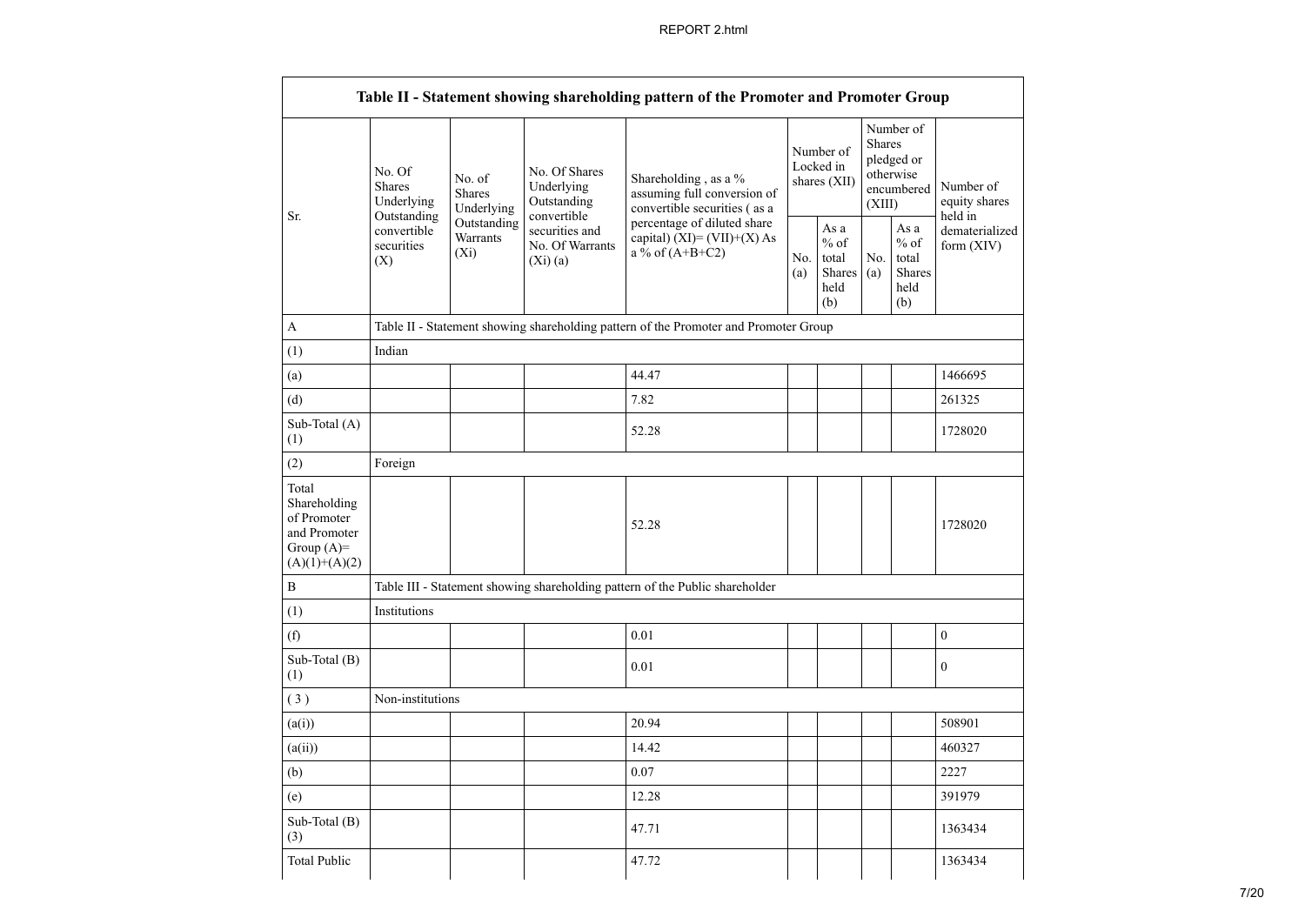| Shareholding<br>$(B)=(B)(1)+$<br>$(B)(2)+(B)(3)$ |  |                                                                                               |  |  |         |
|--------------------------------------------------|--|-----------------------------------------------------------------------------------------------|--|--|---------|
|                                                  |  | Table IV - Statement showing shareholding pattern of the Non Promoter- Non Public shareholder |  |  |         |
| Total (<br>$A+B+C2$ )                            |  | 100                                                                                           |  |  | 3091454 |
| Total $(A+B+C)$                                  |  | 100                                                                                           |  |  | 3091454 |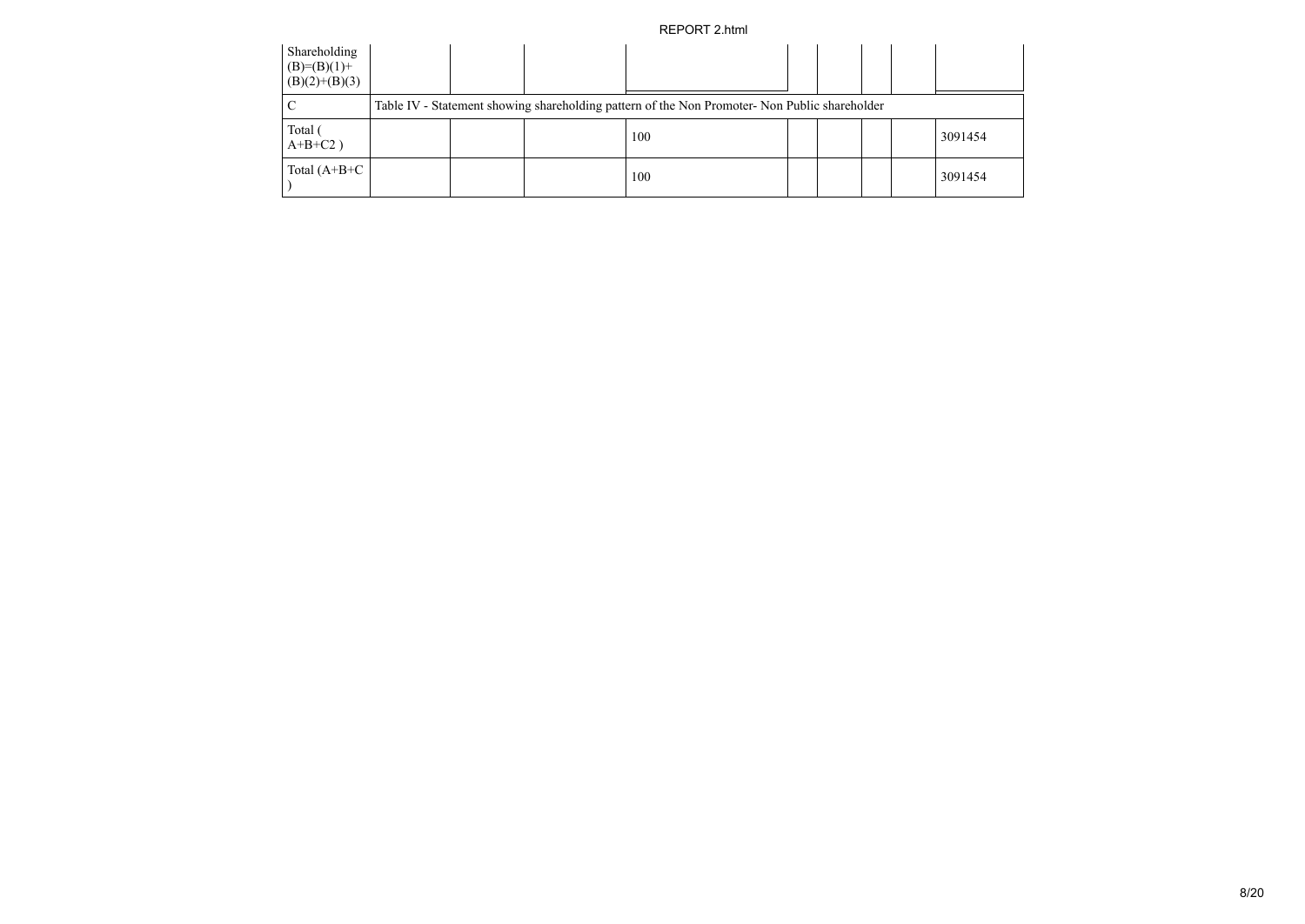| <b>Individuals/Hindu undivided Family</b>                                                                            |                                                               |                |                       |  |  |  |  |
|----------------------------------------------------------------------------------------------------------------------|---------------------------------------------------------------|----------------|-----------------------|--|--|--|--|
| Searial No.                                                                                                          | $\mathbf{1}$                                                  | $\overline{2}$ |                       |  |  |  |  |
| Name of the<br>Shareholders (I)                                                                                      | Surinder Pal Kanwar                                           | Raunaq Singh   | Click here to go back |  |  |  |  |
| PAN (II)                                                                                                             | AAFPK8732L                                                    | ZZZZZ9999Z     | Total                 |  |  |  |  |
| No. of fully paid<br>up equity shares<br>held (IV)                                                                   | 1466695                                                       | 19935          | 1486630               |  |  |  |  |
| No. Of Partly paid-<br>up equity shares<br>$\text{held}(V)$                                                          |                                                               |                |                       |  |  |  |  |
| No. Of shares<br>underlying<br>Depository<br>Receipts (VI)                                                           |                                                               |                |                       |  |  |  |  |
| Total nos. shares<br>held $(VII) = (IV) +$<br>$(V)$ + $(VI)$                                                         | 1466695                                                       | 19935          | 1486630               |  |  |  |  |
| Shareholding as a<br>% of total no. of<br>shares (calculated<br>as per SCRR,<br>1957) (VIII) As a<br>% of $(A+B+C2)$ | 43.87                                                         | 0.6            | 44.47                 |  |  |  |  |
|                                                                                                                      | Number of Voting Rights held in each class of securities (IX) |                |                       |  |  |  |  |
| Class eg: $X$                                                                                                        | 1466695                                                       | 19935          | 1486630               |  |  |  |  |
| Class eg:y                                                                                                           |                                                               |                |                       |  |  |  |  |
| Total                                                                                                                | 1466695                                                       | 19935          | 1486630               |  |  |  |  |
| Total as a % of<br><b>Total Voting rights</b>                                                                        | 43.87                                                         | 0.6            | 44.47                 |  |  |  |  |
| No. Of Shares<br>Underlying<br>Outstanding<br>convertible<br>securities $(X)$                                        |                                                               |                |                       |  |  |  |  |
| No. of Shares<br>Underlying<br>Outstanding<br>Warrants (Xi)                                                          |                                                               |                |                       |  |  |  |  |
| No. Of Shares<br>Underlying<br>Outstanding<br>convertible<br>securities and No.                                      |                                                               |                |                       |  |  |  |  |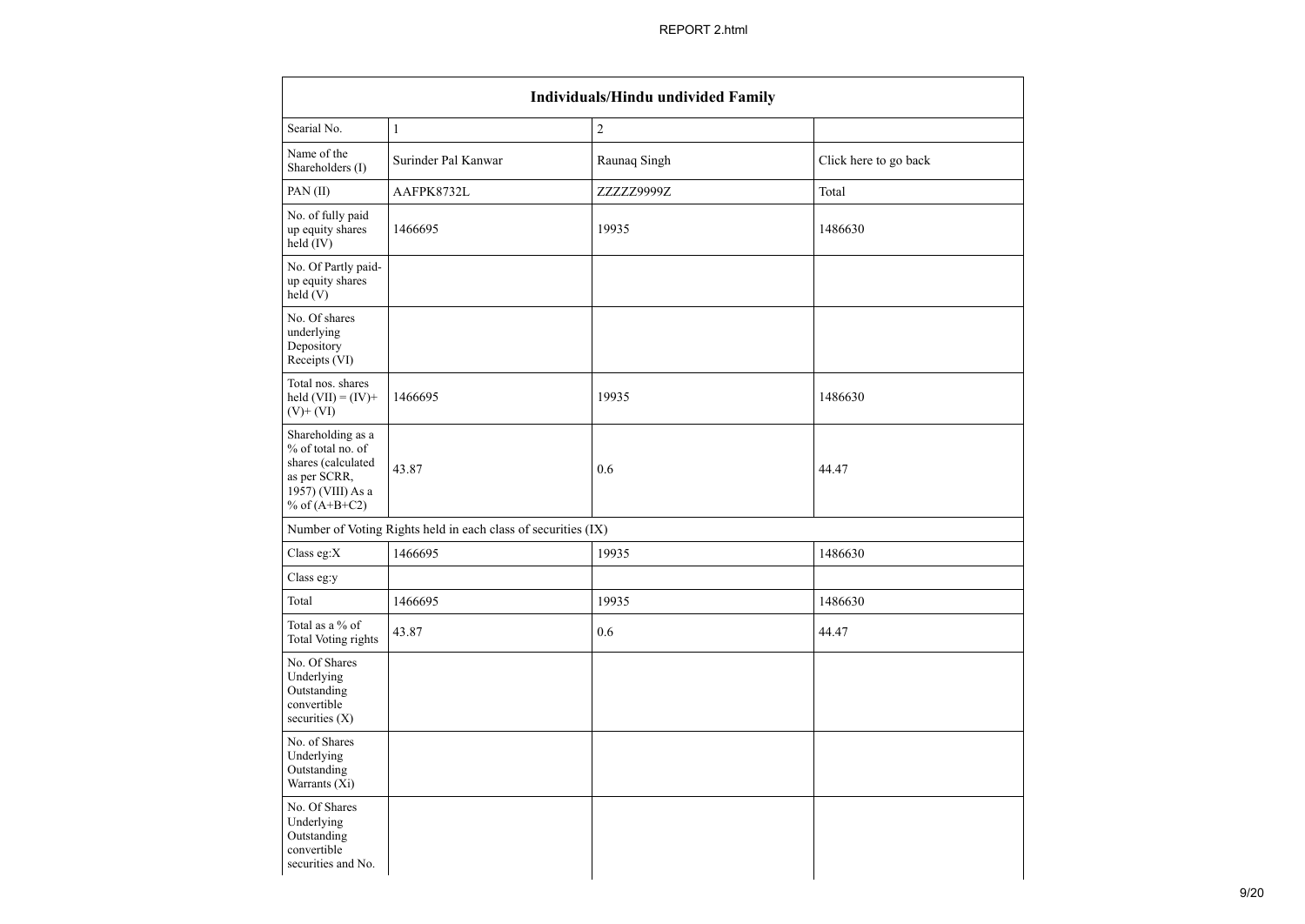| Of Warrants (Xi)<br>(a)                                                                                                                                                                  |                                                         |                        |         |
|------------------------------------------------------------------------------------------------------------------------------------------------------------------------------------------|---------------------------------------------------------|------------------------|---------|
| Shareholding, as a<br>% assuming full<br>conversion of<br>convertible<br>securities (as a<br>percentage of<br>diluted share<br>capital) (XI)=<br>$(VII)+(Xi)(a) As a$<br>% of $(A+B+C2)$ | 43.87                                                   | 0.6                    | 44.47   |
| Number of Locked in shares (XII)                                                                                                                                                         |                                                         |                        |         |
| No. (a)                                                                                                                                                                                  |                                                         |                        |         |
| As a % of total<br>Shares held (b)                                                                                                                                                       |                                                         |                        |         |
|                                                                                                                                                                                          | Number of Shares pledged or otherwise encumbered (XIII) |                        |         |
| No. $(a)$                                                                                                                                                                                |                                                         |                        |         |
| As a % of total<br>Shares held (b)                                                                                                                                                       |                                                         |                        |         |
| Number of equity<br>shares held in<br>dematerialized<br>form $(XIV)$                                                                                                                     | 1466695                                                 | $\boldsymbol{0}$       | 1466695 |
| Reason for not providing PAN                                                                                                                                                             |                                                         |                        |         |
| Reason for not<br>providing PAN                                                                                                                                                          |                                                         | Textual Information(1) |         |
| Shareholder type                                                                                                                                                                         |                                                         |                        |         |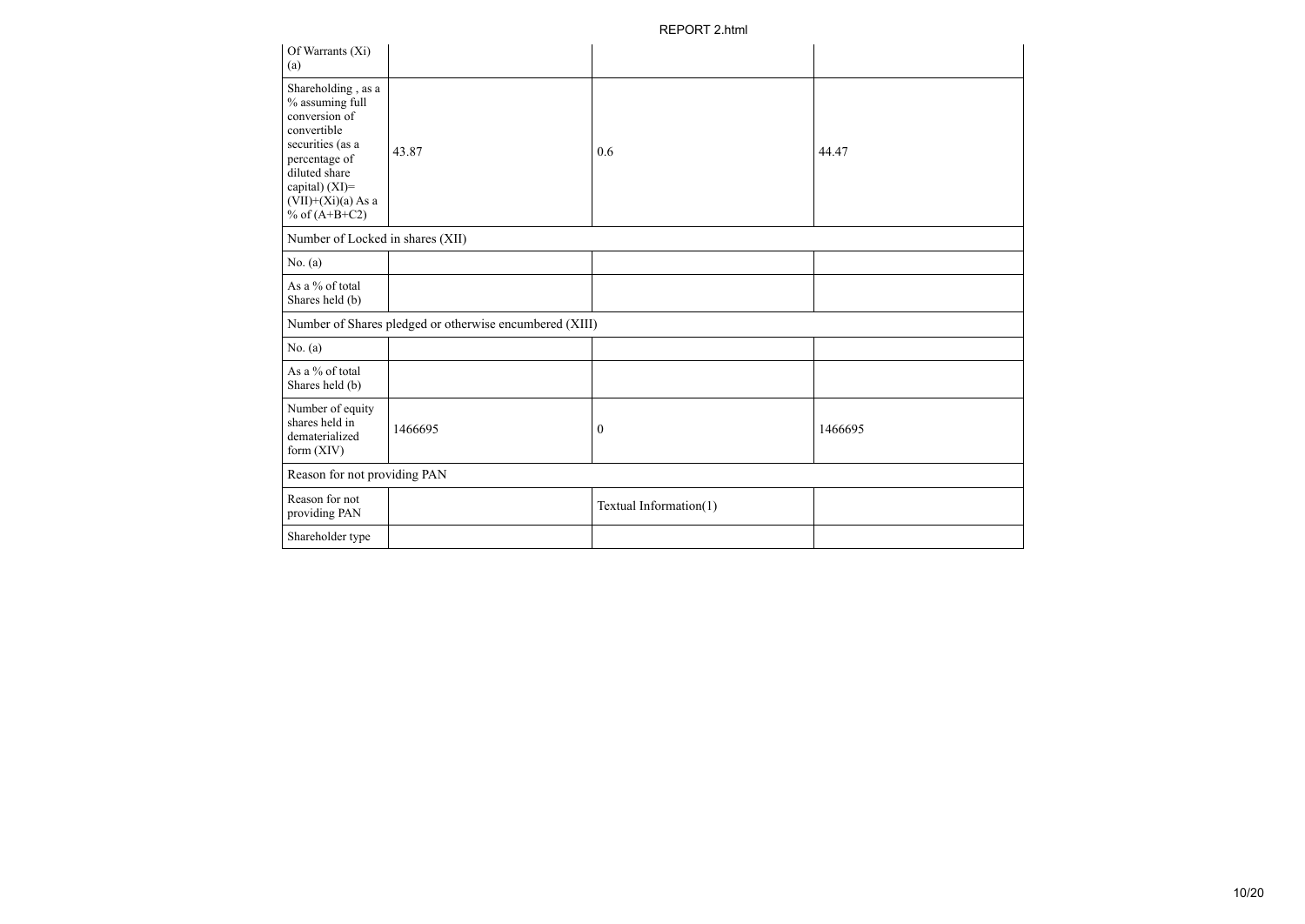|                        | <b>Text Block</b> |
|------------------------|-------------------|
| Textual Information(1) | <b>DECEASED</b>   |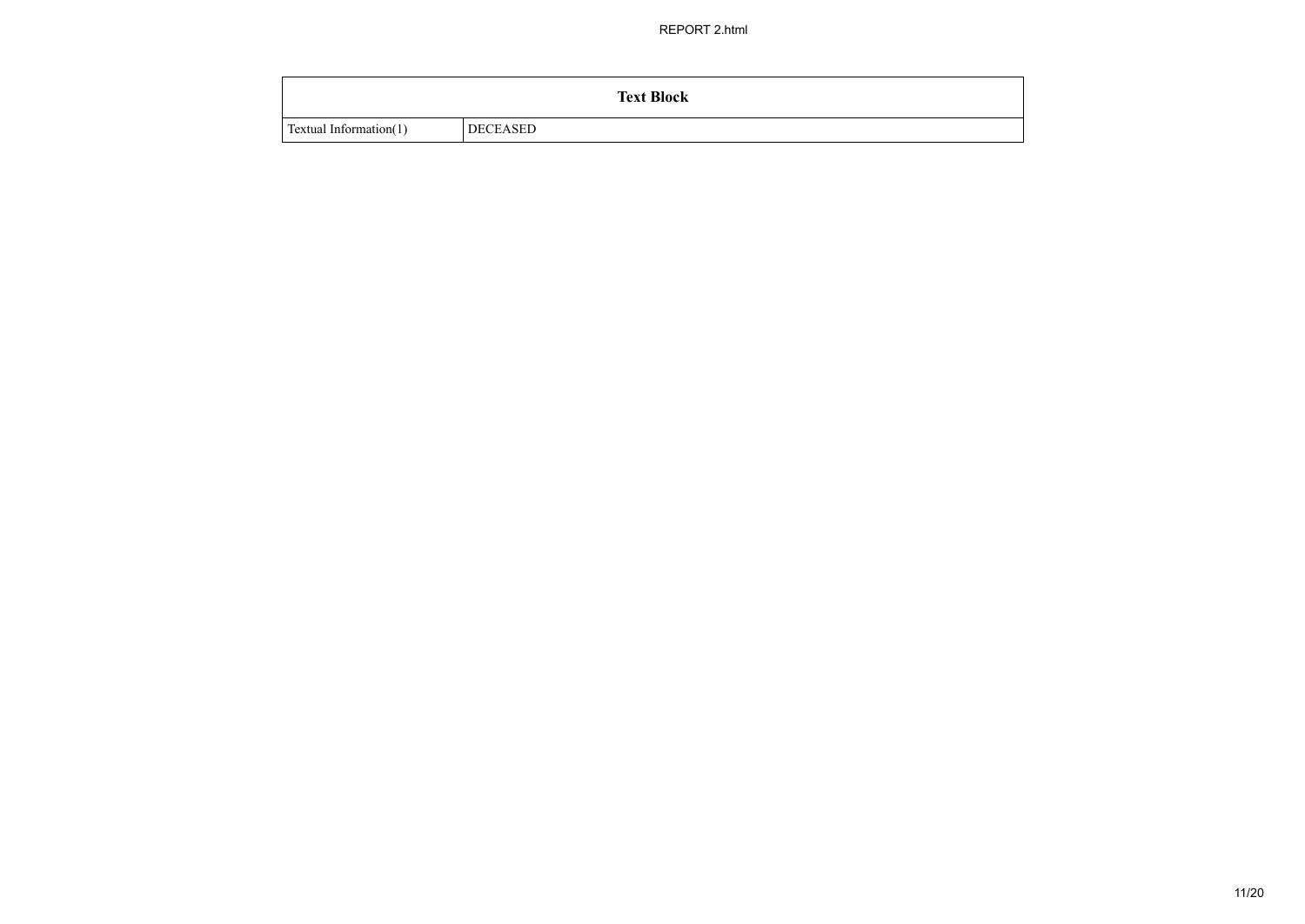|                                                                                                                        |                                                               | Any Other (specify)                            |                       |
|------------------------------------------------------------------------------------------------------------------------|---------------------------------------------------------------|------------------------------------------------|-----------------------|
| Searial No.                                                                                                            | $\mathbf{1}$                                                  | $\overline{c}$                                 |                       |
| Category                                                                                                               | <b>Bodies Corporate</b>                                       | <b>Bodies Corporate</b>                        | Click here to go back |
| Name of the<br>Shareholders (I)                                                                                        | Gulab Merchandise Private Limited                             | Vibrant Finance and Investment Private Limited |                       |
| PAN (II)                                                                                                               | AACCG4079Q                                                    | AAACV0104B                                     | Total                 |
| No. of the<br>Shareholders (I)                                                                                         | $\mathbf{1}$                                                  | $\mathbf{1}$                                   | $\overline{c}$        |
| No. of fully paid<br>up equity shares<br>held (IV)                                                                     | 144825                                                        | 116500                                         | 261325                |
| No. Of Partly paid-<br>up equity shares<br>$\text{held} (V)$                                                           |                                                               |                                                |                       |
| No. Of shares<br>underlying<br>Depository<br>Receipts (VI)                                                             |                                                               |                                                |                       |
| Total nos. shares<br>held $(VII) = (IV) +$<br>$(V)$ + $(VI)$                                                           | 144825                                                        | 116500                                         | 261325                |
| Shareholding as a<br>% of total no. of<br>shares (calculated<br>as per SCRR,<br>$1957)$ (VIII) As a<br>% of $(A+B+C2)$ | 4.33                                                          | 3.48                                           | 7.82                  |
|                                                                                                                        | Number of Voting Rights held in each class of securities (IX) |                                                |                       |
| Class eg: $\mathbf X$                                                                                                  | 144825                                                        | 116500                                         | 261325                |
| Class eg:y                                                                                                             |                                                               |                                                |                       |
| Total                                                                                                                  | 144825                                                        | 116500                                         | 261325                |
| Total as a % of<br>Total Voting rights                                                                                 | 4.33                                                          | 3.48                                           | 7.82                  |
| No. Of Shares<br>Underlying<br>Outstanding<br>convertible<br>securities (X)                                            |                                                               |                                                |                       |
| No. of Shares<br>Underlying<br>Outstanding<br>Warrants (Xi)                                                            |                                                               |                                                |                       |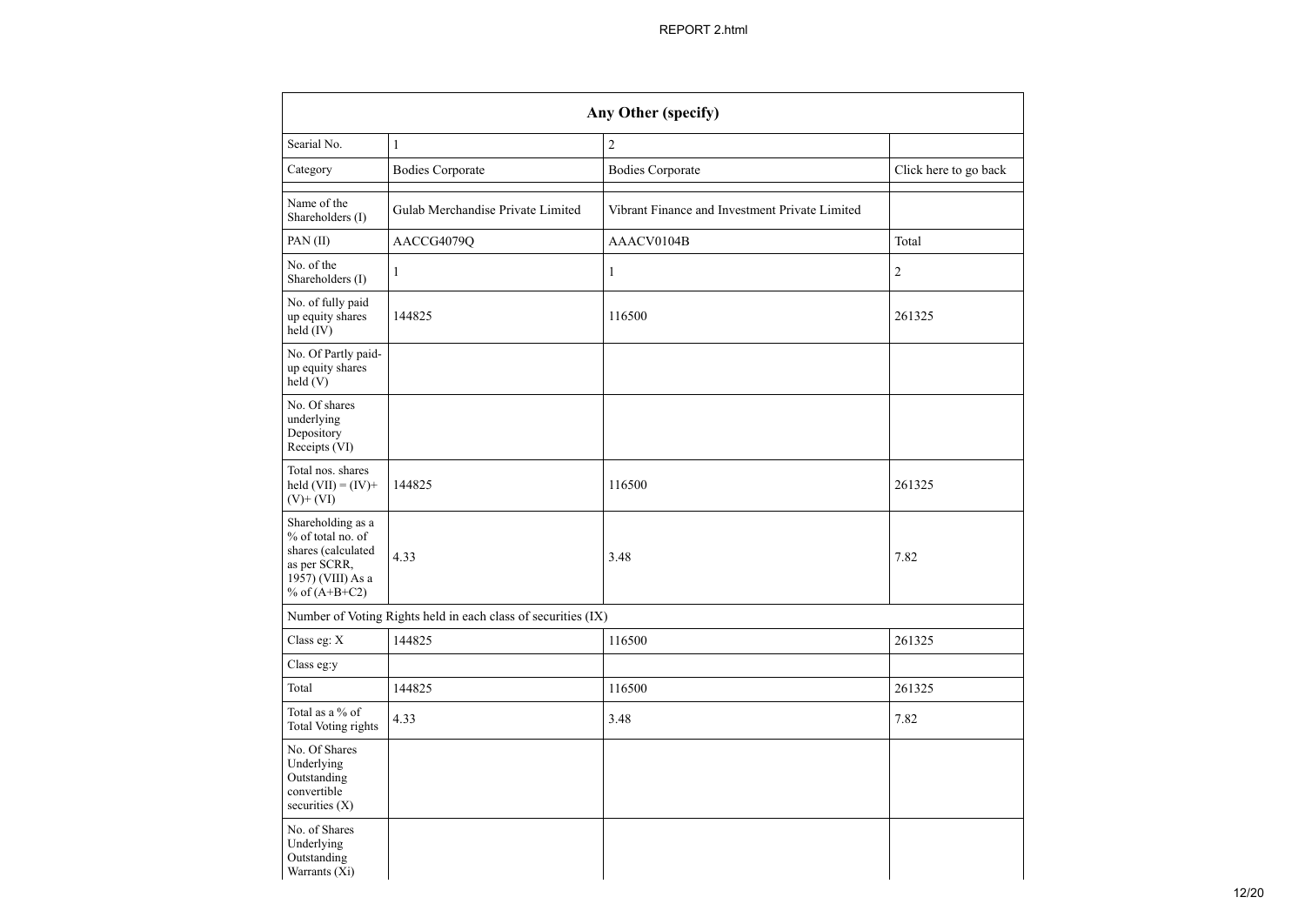| No. Of Shares<br>Underlying<br>Outstanding<br>convertible<br>securities and No.<br>Of Warrants (Xi)<br>(a)                                                                           |                                                         |                |        |  |  |  |  |  |  |
|--------------------------------------------------------------------------------------------------------------------------------------------------------------------------------------|---------------------------------------------------------|----------------|--------|--|--|--|--|--|--|
| Shareholding, as a<br>% assuming full<br>conversion of<br>convertible<br>securities (as a<br>percentage of<br>diluted share<br>capital) (XI)=<br>$(VII)+(X)$ As a %<br>of $(A+B+C2)$ | 4.33                                                    | 3.48           | 7.82   |  |  |  |  |  |  |
| Number of Locked in shares (XII)                                                                                                                                                     |                                                         |                |        |  |  |  |  |  |  |
| No. (a)                                                                                                                                                                              |                                                         |                |        |  |  |  |  |  |  |
| As a % of total<br>Shares held (b)                                                                                                                                                   |                                                         |                |        |  |  |  |  |  |  |
|                                                                                                                                                                                      | Number of Shares pledged or otherwise encumbered (XIII) |                |        |  |  |  |  |  |  |
| No. $(a)$                                                                                                                                                                            |                                                         |                |        |  |  |  |  |  |  |
| As a % of total<br>Shares held (b)                                                                                                                                                   |                                                         |                |        |  |  |  |  |  |  |
| Number of equity<br>shares held in<br>dematerialized<br>form (XIV)                                                                                                                   | 144825                                                  | 116500         | 261325 |  |  |  |  |  |  |
|                                                                                                                                                                                      | Reason for not providing PAN                            |                |        |  |  |  |  |  |  |
| Reason for not<br>providing PAN                                                                                                                                                      |                                                         |                |        |  |  |  |  |  |  |
| Shareholder type                                                                                                                                                                     | Promoter Group                                          | Promoter Group |        |  |  |  |  |  |  |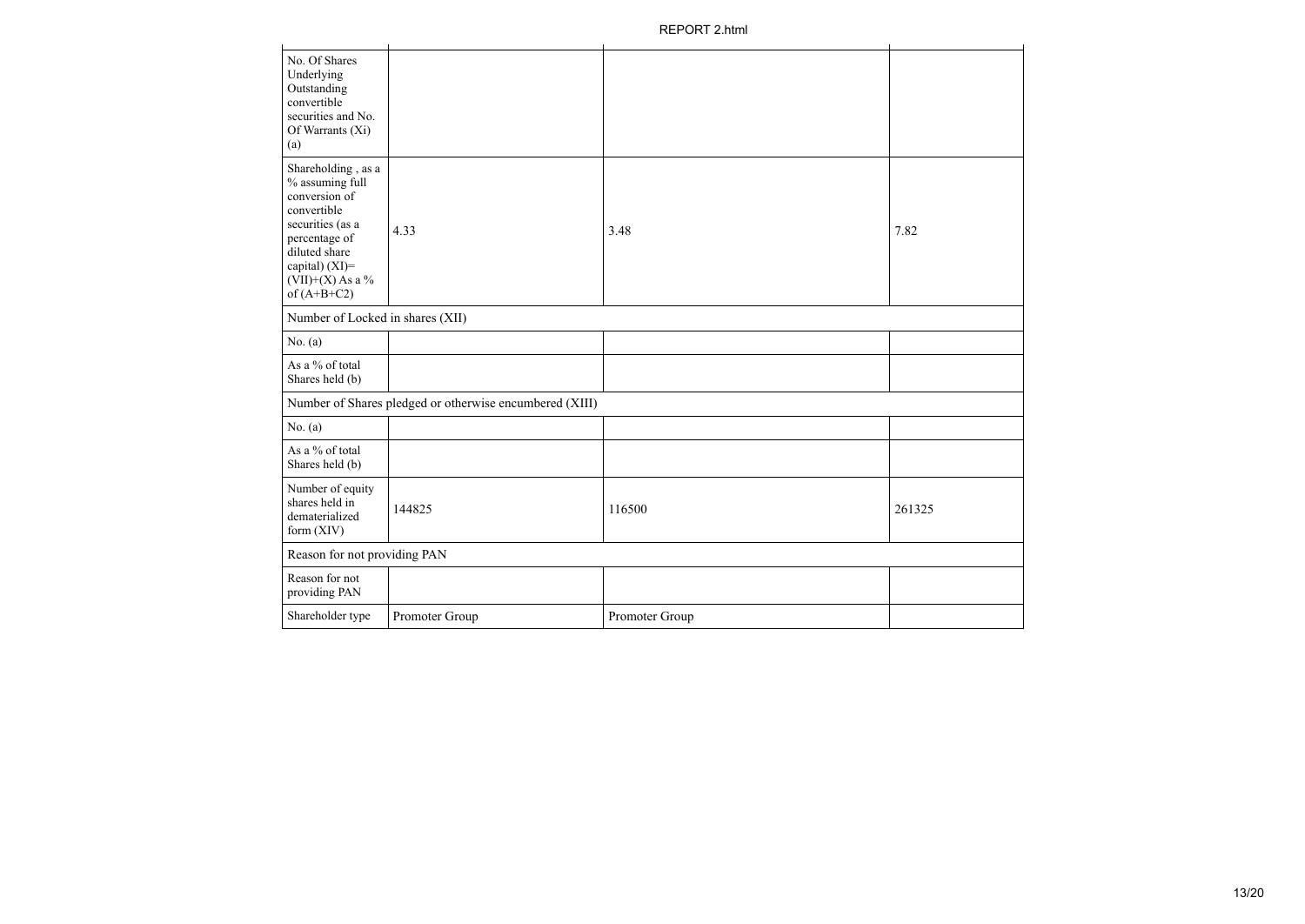| Searial No.                                                                                                          | $\mathbf{1}$                                                  | $\overline{c}$       | $\mathfrak{Z}$        | $\overline{4}$ |                                |  |  |
|----------------------------------------------------------------------------------------------------------------------|---------------------------------------------------------------|----------------------|-----------------------|----------------|--------------------------------|--|--|
| Name of the<br>Shareholders (I)                                                                                      | Porinju V Veliyath                                            | Raj Kumar Lohia      | Soham Ashokkumar Shah | Subramanian P  | Click here to go back<br>Total |  |  |
| PAN (II)                                                                                                             | AADPP6420G                                                    | AAFPL0031K           | EPCPS3456F            | AMBPS8931K     |                                |  |  |
| No. of fully paid<br>up equity shares<br>50000<br>held (IV)                                                          |                                                               | 44411                | 235972                | 51150          | 381533                         |  |  |
| No. Of Partly paid-<br>up equity shares<br>held(V)                                                                   |                                                               |                      |                       |                |                                |  |  |
| No. Of shares<br>underlying<br>Depository<br>Receipts (VI)                                                           |                                                               |                      |                       |                |                                |  |  |
| Total nos. shares<br>held $(VII) = (IV) +$<br>$(V)$ + $(VI)$                                                         | 50000                                                         | 44411                | 235972                | 51150          | 381533                         |  |  |
| Shareholding as a<br>% of total no. of<br>shares (calculated<br>as per SCRR,<br>1957) (VIII) As a<br>% of $(A+B+C2)$ | 1.5                                                           | 7.06<br>1.33<br>1.53 |                       |                | 11.41                          |  |  |
|                                                                                                                      | Number of Voting Rights held in each class of securities (IX) |                      |                       |                |                                |  |  |
| Class eg: X                                                                                                          | 50000                                                         | 44411                | 235972                | 51150          | 381533                         |  |  |
| Class eg:y                                                                                                           |                                                               |                      |                       |                |                                |  |  |
| Total                                                                                                                | 50000                                                         | 44411                | 235972                | 51150          | 381533                         |  |  |
| Total as a % of<br>Total Voting rights                                                                               | 1.5                                                           | 1.33                 | 7.06                  | 1.53           | 11.41                          |  |  |
| No. Of Shares<br>Underlying<br>Outstanding<br>convertible<br>securities $(X)$                                        |                                                               |                      |                       |                |                                |  |  |
| No. of Shares<br>Underlying<br>Outstanding<br>Warrants (Xi)                                                          |                                                               |                      |                       |                |                                |  |  |
| No. Of Shares<br>Underlying<br>Outstanding<br>convertible<br>securities and No.                                      |                                                               |                      |                       |                |                                |  |  |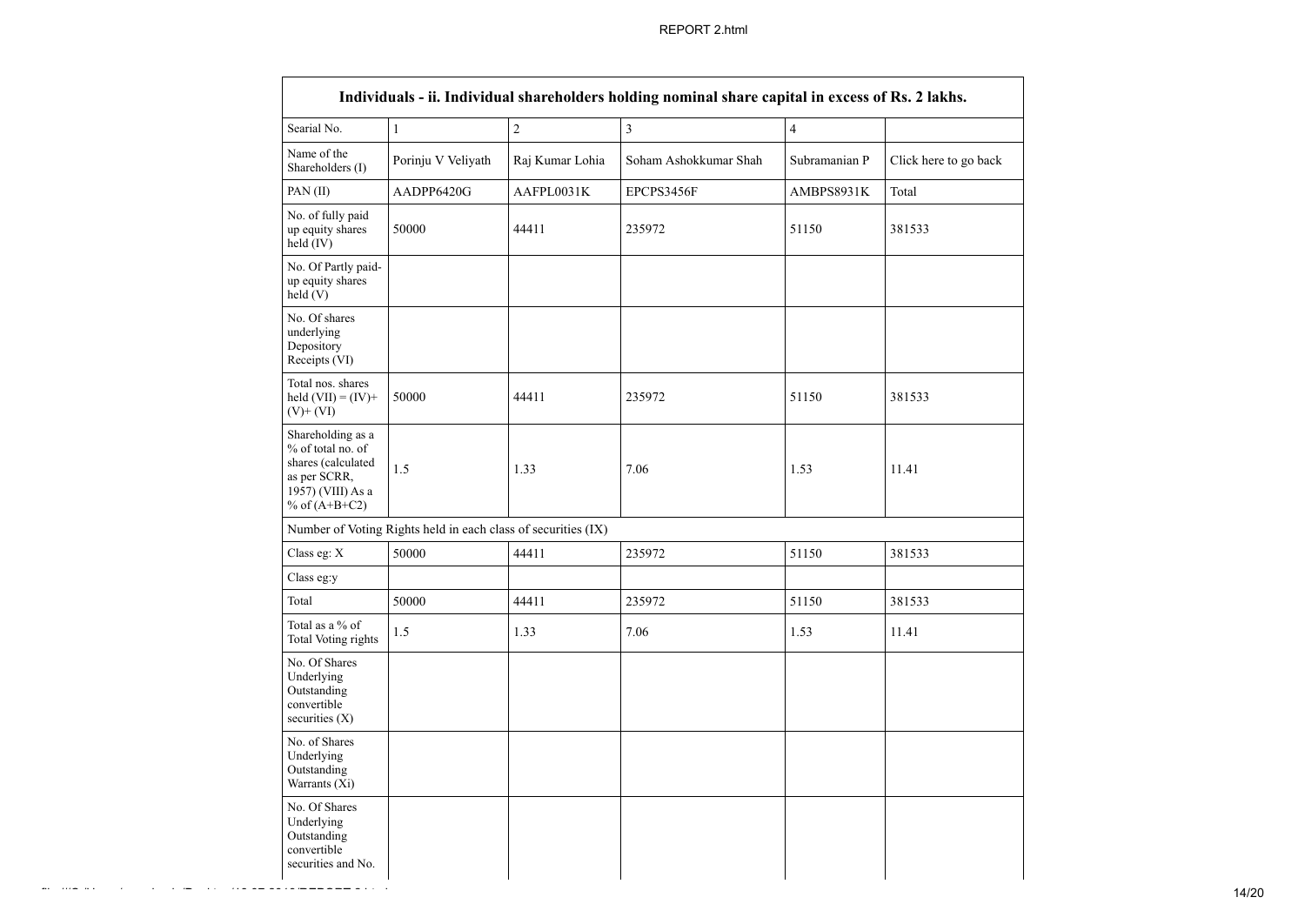| Of Warrants (Xi)<br>(a)                                                                                                                                                              |       |       |        |       |        |
|--------------------------------------------------------------------------------------------------------------------------------------------------------------------------------------|-------|-------|--------|-------|--------|
| Shareholding, as a<br>% assuming full<br>conversion of<br>convertible<br>securities (as a<br>percentage of<br>diluted share<br>capital) (XI)=<br>$(VII)+(X)$ As a %<br>of $(A+B+C2)$ | 1.5   | 1.33  | 7.06   | 1.53  | 11.41  |
| Number of Locked in shares (XII)                                                                                                                                                     |       |       |        |       |        |
| No. $(a)$                                                                                                                                                                            |       |       |        |       |        |
| As a % of total<br>Shares held (b)                                                                                                                                                   |       |       |        |       |        |
| Number of equity<br>shares held in<br>dematerialized<br>form $(XIV)$                                                                                                                 | 50000 | 44411 | 235972 | 51150 | 381533 |
| Reason for not providing PAN                                                                                                                                                         |       |       |        |       |        |
| Reason for not<br>providing PAN                                                                                                                                                      |       |       |        |       |        |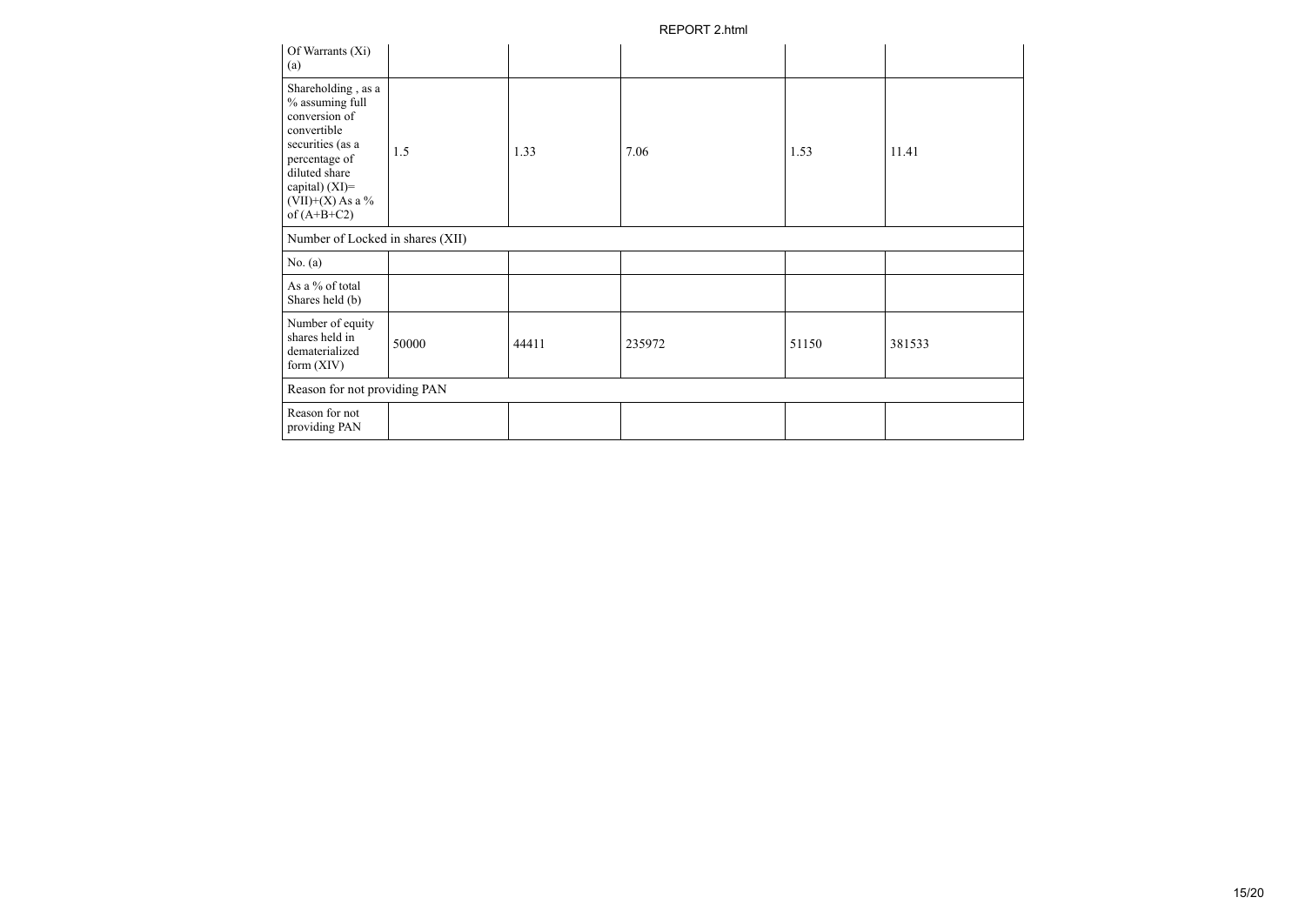| Any Other (specify)                                                                                                          |              |                |                                                               |                     |                            |                                               |  |  |  |  |
|------------------------------------------------------------------------------------------------------------------------------|--------------|----------------|---------------------------------------------------------------|---------------------|----------------------------|-----------------------------------------------|--|--|--|--|
| Searial No.                                                                                                                  | $\mathbf{1}$ | $\overline{c}$ | 3                                                             | $\overline{4}$      | 5                          | 6                                             |  |  |  |  |
| Category                                                                                                                     | <b>IEPF</b>  | <b>HUF</b>     | Non-Resident Indian<br>(NRI)                                  | Clearing<br>Members | <b>Bodies</b><br>Corporate | <b>Bodies Corporate</b>                       |  |  |  |  |
| Category / More<br>than 1 percentage                                                                                         | Category     | Category       | Category                                                      | Category            | Category                   | More than 1 percentage of<br>shareholding     |  |  |  |  |
| Name of the<br>Shareholders (I)                                                                                              |              |                |                                                               |                     |                            | Strategic Capital Partners Private<br>Limited |  |  |  |  |
| PAN $(II)$                                                                                                                   |              |                |                                                               |                     |                            | AAXCS0909G                                    |  |  |  |  |
| No. of the<br>Shareholders (I)                                                                                               | $\mathbf{1}$ | 42             | 23                                                            | 11                  | 37                         | 1                                             |  |  |  |  |
| No. of fully paid<br>up equity shares<br>held (IV)                                                                           | 43941        | 33814          | 15719                                                         | 18965               | 298232                     | 245316                                        |  |  |  |  |
| No. Of Partly paid-<br>up equity shares<br>held(V)                                                                           |              |                |                                                               |                     |                            |                                               |  |  |  |  |
| No. Of shares<br>underlying<br>Depository<br>Receipts (VI)                                                                   |              |                |                                                               |                     |                            |                                               |  |  |  |  |
| Total nos. shares<br>held $(VII) = (IV) +$<br>$(V)$ + $(VI)$                                                                 | 43941        | 33814          | 15719                                                         | 18965               | 298232                     | 245316                                        |  |  |  |  |
| Shareholding as a<br>% of total no. of<br>shares (calculated<br>1.31<br>as per SCRR,<br>1957) (VIII) As a<br>% of $(A+B+C2)$ |              | 1.01           | 0.47                                                          | 0.57                | 8.92                       | 7.34                                          |  |  |  |  |
|                                                                                                                              |              |                | Number of Voting Rights held in each class of securities (IX) |                     |                            |                                               |  |  |  |  |
| Class eg: X                                                                                                                  | 43941        | 33814          | 15719                                                         | 18965               | 298232                     | 245316                                        |  |  |  |  |
| Class eg:y                                                                                                                   |              |                |                                                               |                     |                            |                                               |  |  |  |  |
| Total                                                                                                                        | 43941        | 33814          | 15719                                                         | 18965               | 298232                     | 245316                                        |  |  |  |  |
| Total as a % of<br>Total Voting rights                                                                                       | 1.31         | 1.01           | 0.47                                                          | 0.57                | 8.92                       | 7.34                                          |  |  |  |  |
| No. Of Shares<br>Underlying<br>Outstanding<br>convertible<br>securities $(X)$                                                |              |                |                                                               |                     |                            |                                               |  |  |  |  |
| No. of Shares                                                                                                                |              |                |                                                               |                     |                            |                                               |  |  |  |  |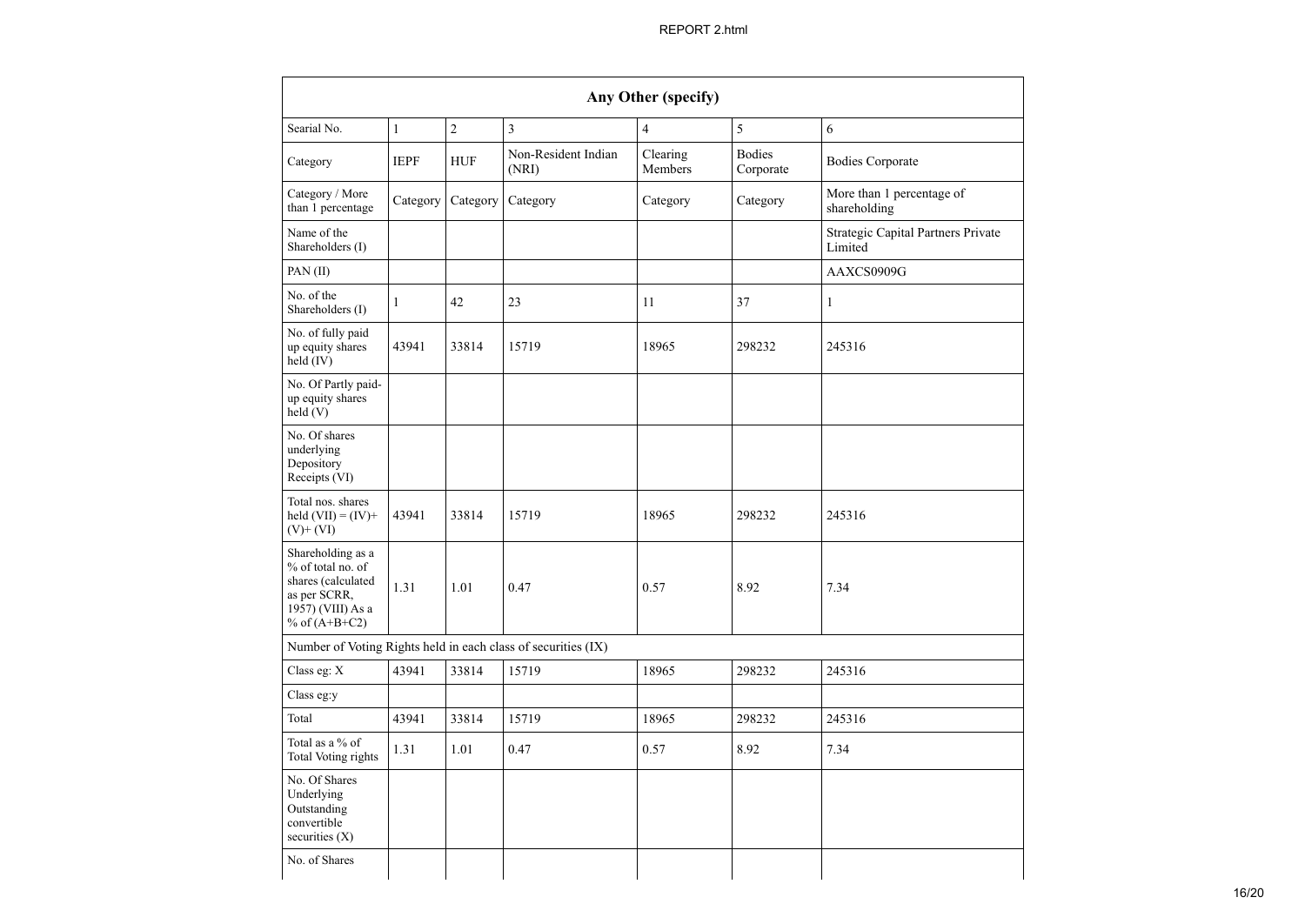| Underlying<br>Outstanding<br>Warrants (Xi)                                                                                                                                              |       |       |       |       |        |        |
|-----------------------------------------------------------------------------------------------------------------------------------------------------------------------------------------|-------|-------|-------|-------|--------|--------|
| No. Of Shares<br>Underlying<br>Outstanding<br>convertible<br>securities and No.<br>Of Warrants (Xi)<br>(a)                                                                              |       |       |       |       |        |        |
| Shareholding, as a<br>$\%$ assuming full<br>conversion of<br>convertible<br>securities (as a<br>percentage of<br>diluted share<br>capital) (XI)=<br>$(VII)+(X)$ As a %<br>of $(A+B+C2)$ | 1.31  | 1.01  | 0.47  | 0.57  | 8.92   | 7.34   |
| Number of Locked in shares (XII)                                                                                                                                                        |       |       |       |       |        |        |
| No. (a)                                                                                                                                                                                 |       |       |       |       |        |        |
| As a % of total<br>Shares held (b)                                                                                                                                                      |       |       |       |       |        |        |
| Number of equity<br>shares held in<br>dematerialized<br>form $(XIV)$                                                                                                                    | 43941 | 33814 | 15719 | 18965 | 279540 | 245316 |
| Reason for not providing PAN                                                                                                                                                            |       |       |       |       |        |        |
| Reason for not<br>providing PAN                                                                                                                                                         |       |       |       |       |        |        |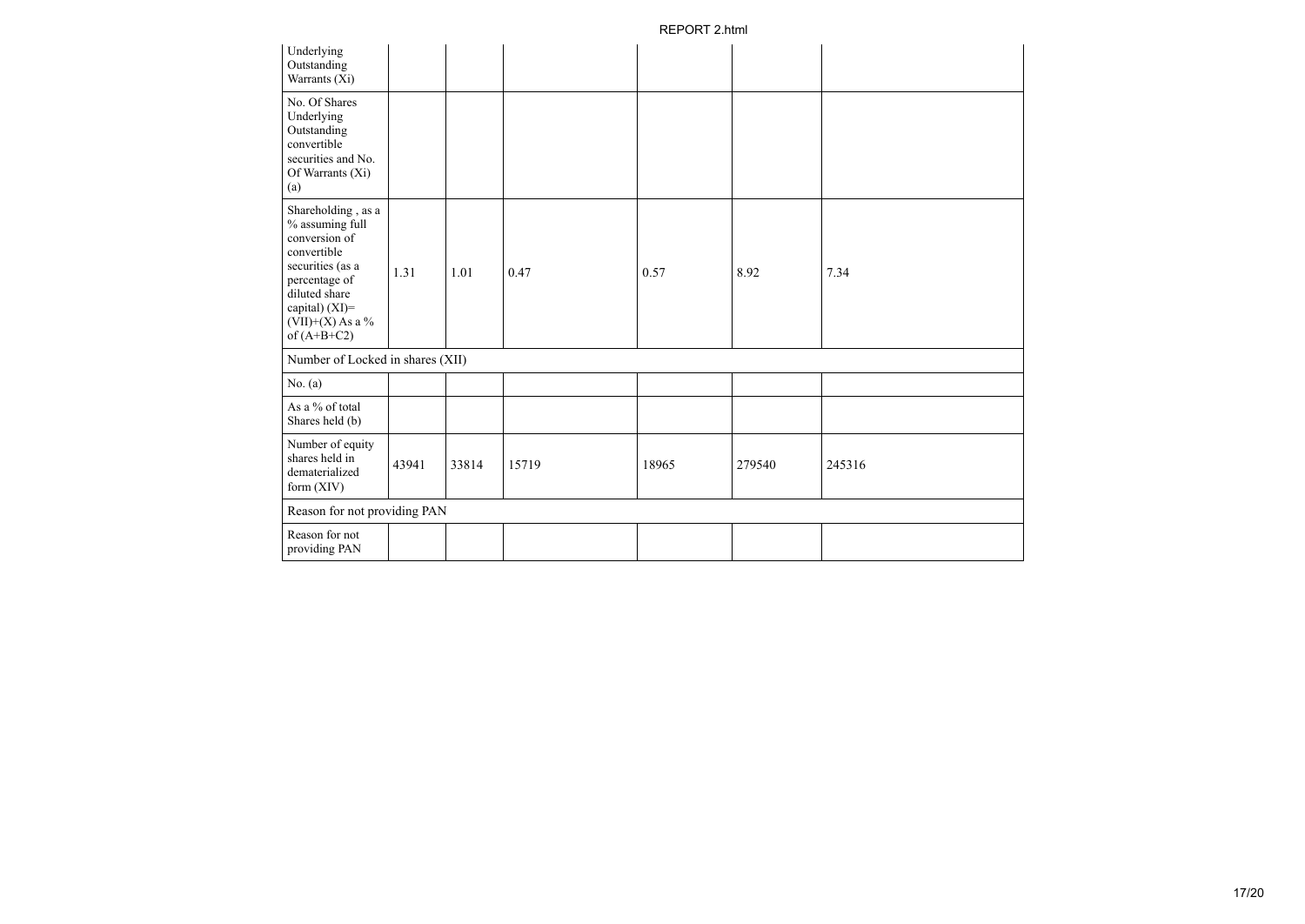|                                                                                                                      | Any Other (specify)                                           |
|----------------------------------------------------------------------------------------------------------------------|---------------------------------------------------------------|
| Searial No.                                                                                                          |                                                               |
| Category                                                                                                             |                                                               |
| Category / More<br>than 1 percentage                                                                                 |                                                               |
| Name of the<br>Shareholders (I)                                                                                      | Click here to go back                                         |
| PAN(II)                                                                                                              | Total                                                         |
| No. of the<br>Shareholders (I)                                                                                       | 114                                                           |
| No. of fully paid<br>up equity shares<br>$\text{held} (IV)$                                                          | 410671                                                        |
| No. Of Partly paid-<br>up equity shares<br>held $(V)$                                                                |                                                               |
| No. Of shares<br>underlying<br>Depository<br>Receipts (VI)                                                           |                                                               |
| Total nos. shares<br>held $(VII) = (IV) +$<br>$(V)+(VI)$                                                             | 410671                                                        |
| Shareholding as a<br>% of total no. of<br>shares (calculated<br>as per SCRR,<br>1957) (VIII) As a<br>% of $(A+B+C2)$ | 12.28                                                         |
|                                                                                                                      | Number of Voting Rights held in each class of securities (IX) |
| Class eg: $X$                                                                                                        | 410671                                                        |
| Class eg:y                                                                                                           |                                                               |
| Total                                                                                                                | 410671                                                        |
| Total as a % of<br>Total Voting rights                                                                               | 12.28                                                         |
| No. Of Shares<br>Underlying<br>Outstanding<br>convertible<br>securities $(X)$                                        |                                                               |
| No. of Shares<br>Underlying                                                                                          |                                                               |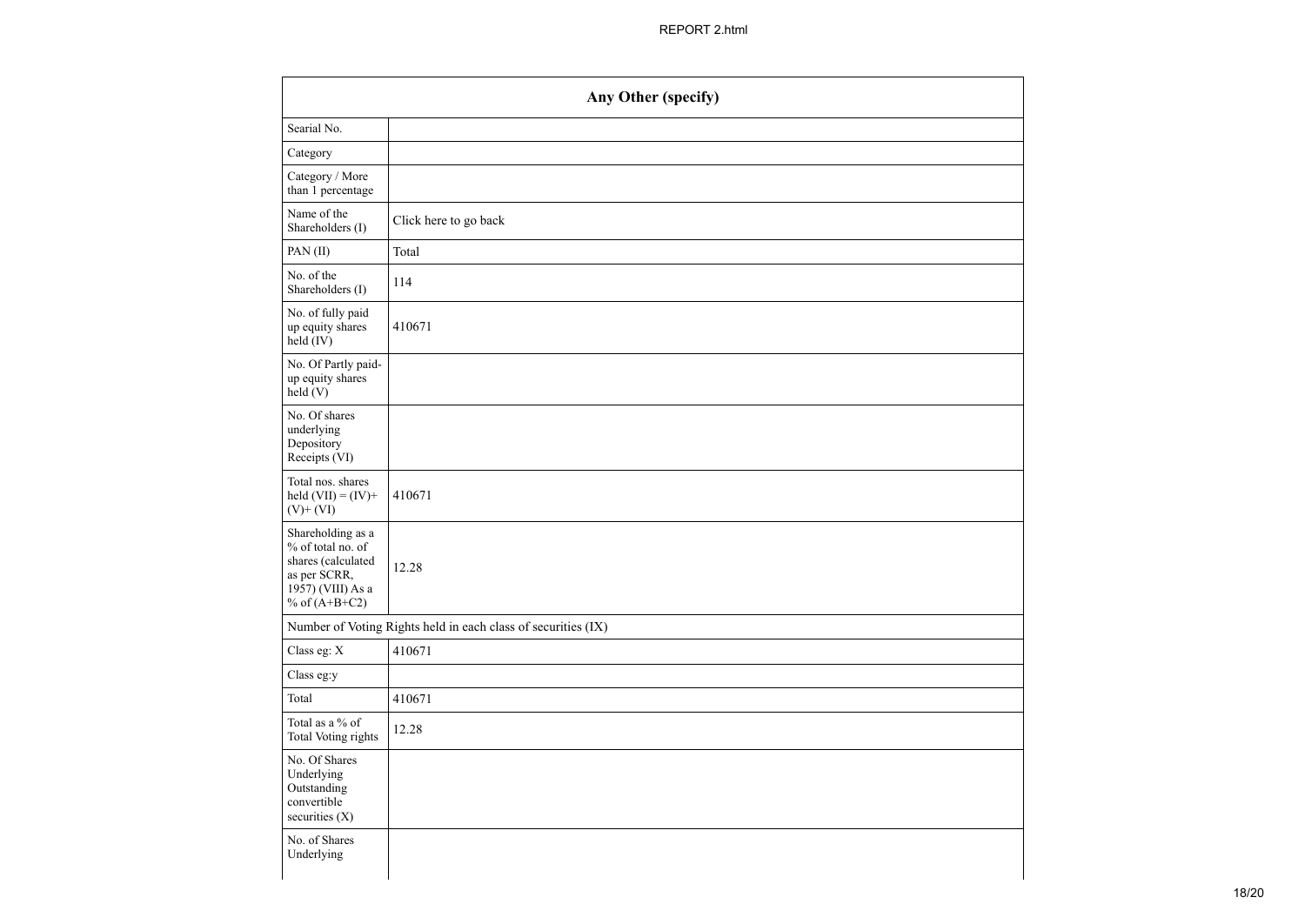| Outstanding<br>Warrants (Xi)                                                                                                                                                         |        |
|--------------------------------------------------------------------------------------------------------------------------------------------------------------------------------------|--------|
| No. Of Shares<br>Underlying<br>Outstanding<br>convertible<br>securities and No.<br>Of Warrants (Xi)<br>(a)                                                                           |        |
| Shareholding, as a<br>% assuming full<br>conversion of<br>convertible<br>securities (as a<br>percentage of<br>diluted share<br>capital) (XI)=<br>$(VII)+(X)$ As a %<br>of $(A+B+C2)$ | 12.28  |
| Number of Locked in shares (XII)                                                                                                                                                     |        |
| No. (a)                                                                                                                                                                              |        |
| As a % of total<br>Shares held (b)                                                                                                                                                   |        |
| Number of equity<br>shares held in<br>dematerialized<br>form $(XIV)$                                                                                                                 | 391979 |
| Reason for not providing PAN                                                                                                                                                         |        |
| Reason for not<br>providing PAN                                                                                                                                                      |        |